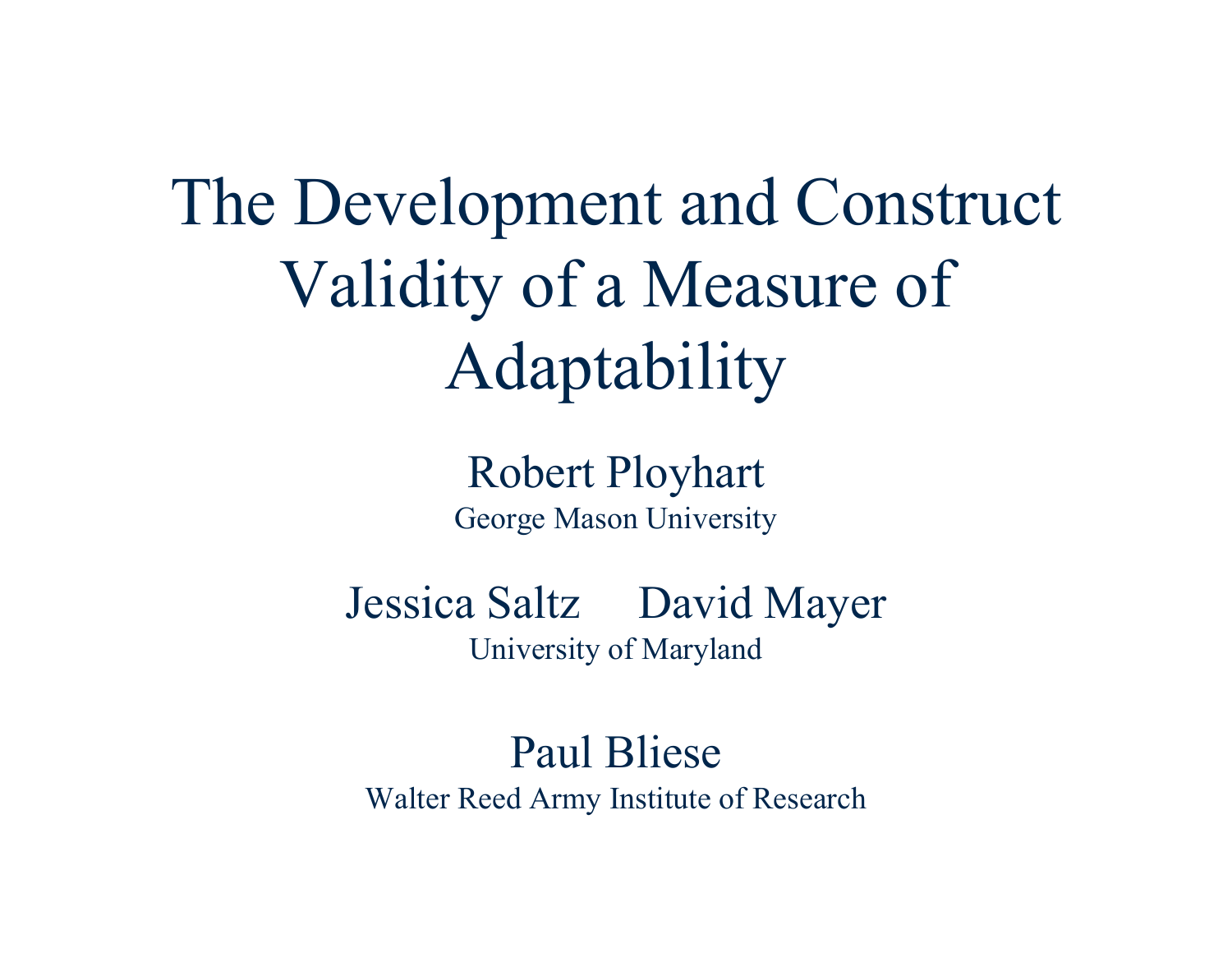# Why Individual Adaptability?

- ¾ Modern work *is* change!
	- ¾ Technology & continuous improvement
	- $\triangleright$  Mergers & acquisitions
	- $\triangleright$  Diversity & teamwork
- ¾ Individual adaptability has consequences:
	- $\triangleright$  Less need for training
	- $\triangleright$  Greater readiness for training
	- ¾ Easier transition to workplace changes
	- $\triangleright$  More flexibility in working with diverse others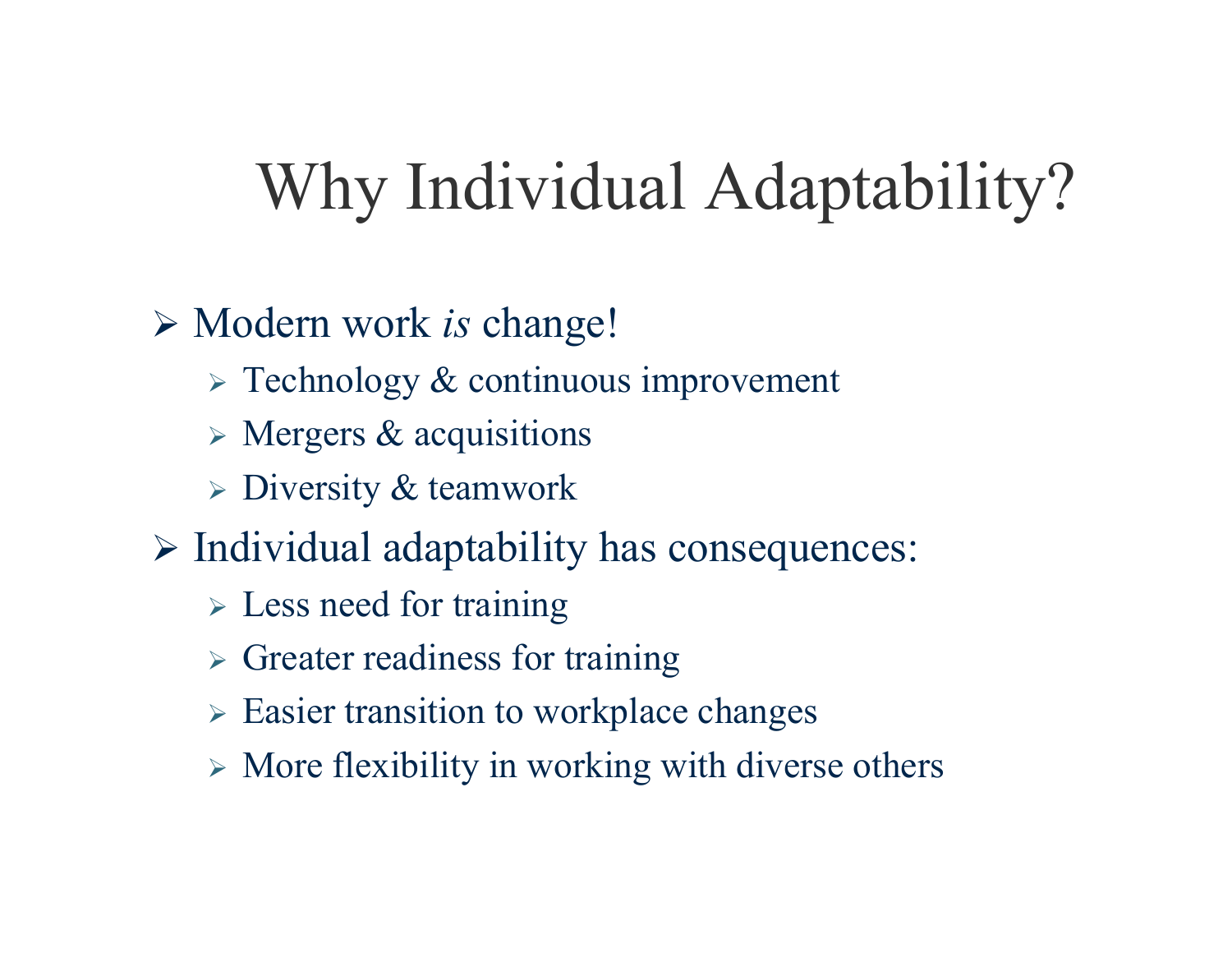# Past Approaches

#### ¾ Organizational Level

- ¾ Adaptability defined by organizational changes
- ¾ Mergers, acquisitions, organizational change efforts, and restructuring
- ¾ Judge, Thoresen, Pucik, & Welbourne (1999) ¾ Dispositions affected reactions to organizational change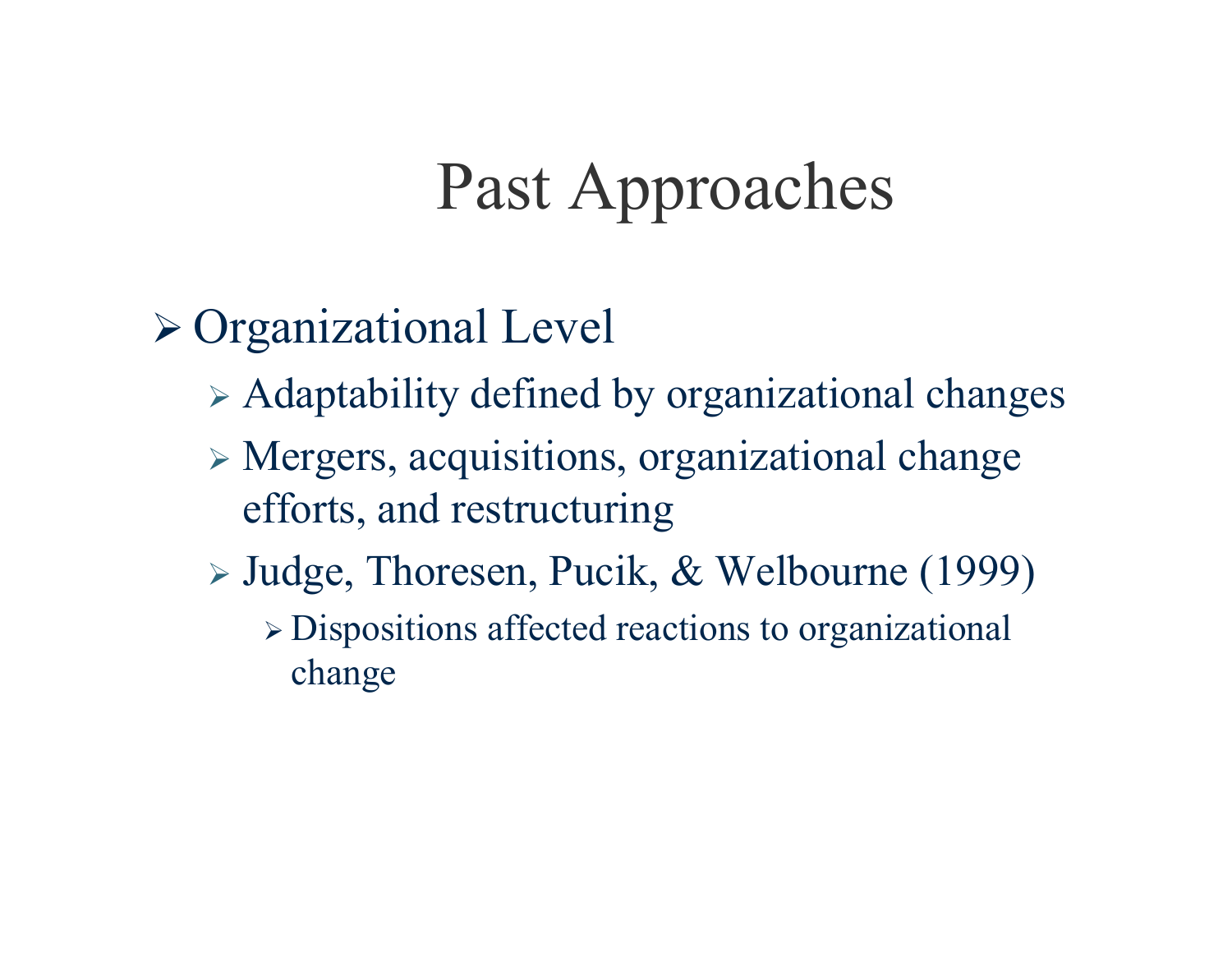# Past Approaches

#### $\triangleright$  Job Level

- $\triangleright$  Adaptability defined by job requirements
- ¾ Pulakos, Arad, Donovan, & Plamondon (2000)
	- ¾ Identified job characteristics of adaptability across multiple jobs, occupations, and organizations
	- ¾ Developed an eight-dimension taxonomy of the adaptability requirements of jobs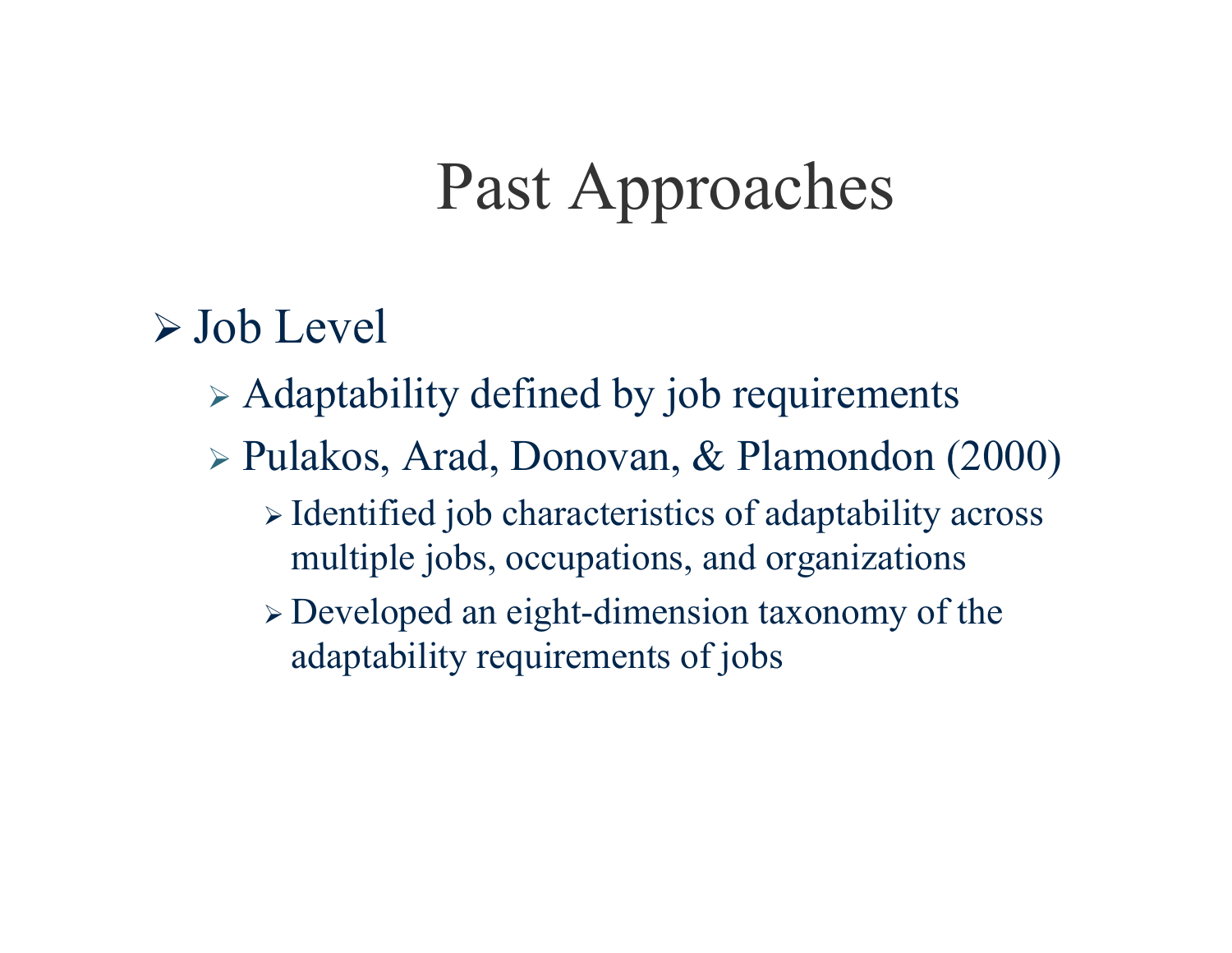# Adaptability Taxonomy

- **I. Handling emergency or crisis situations**
- **II. Handling work stress**
- **III. Solving problems creatively**
- **IV. Dealing with uncertain and unpredictable work situations**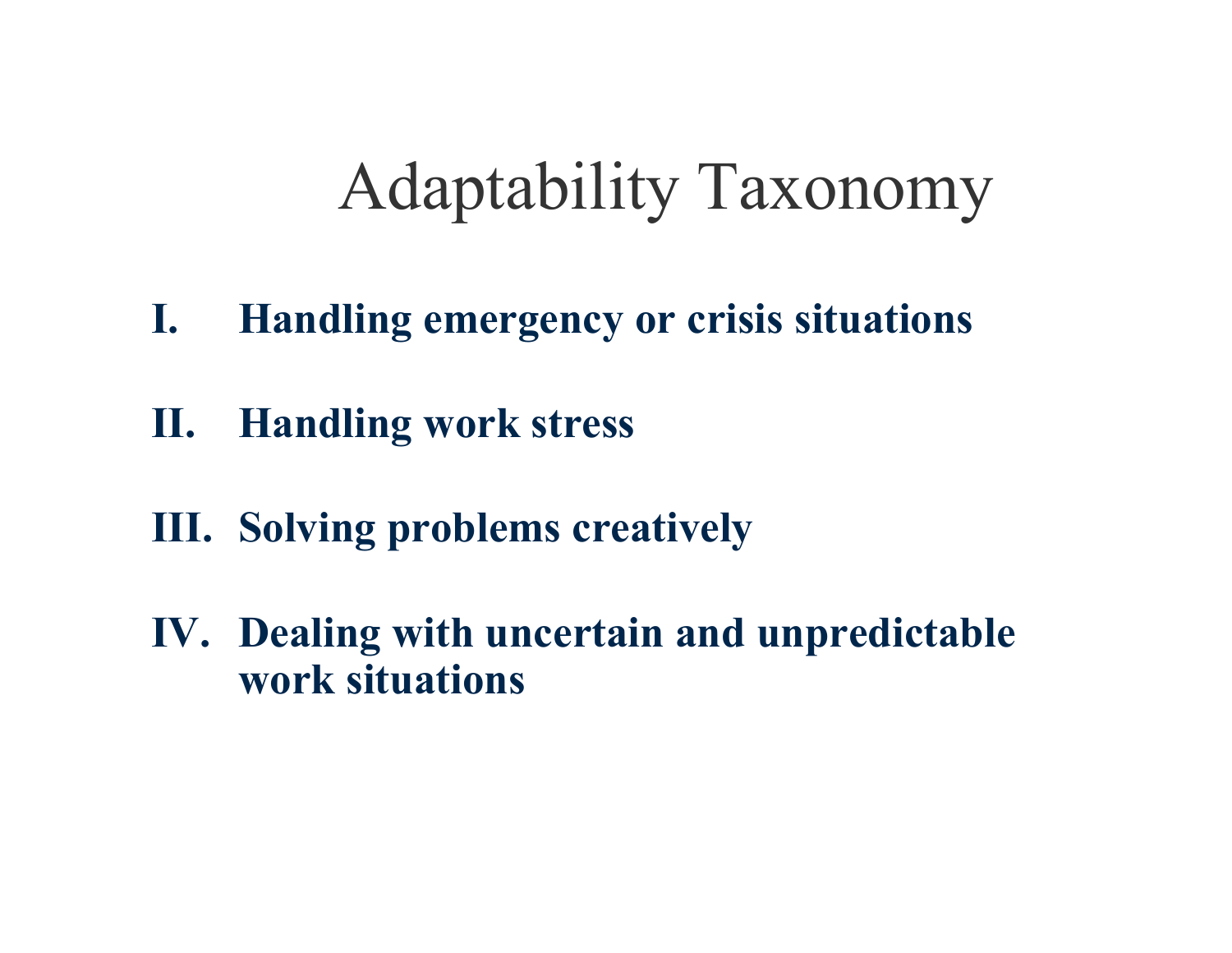# Adaptability Taxonomy

- **V. Learning work tasks, technologies, and procedures**
- **VI. Demonstrating interpersonal adaptability**
- **VII. Demonstrating cultural adaptability**

**VIII.Demonstrating physically oriented adaptability**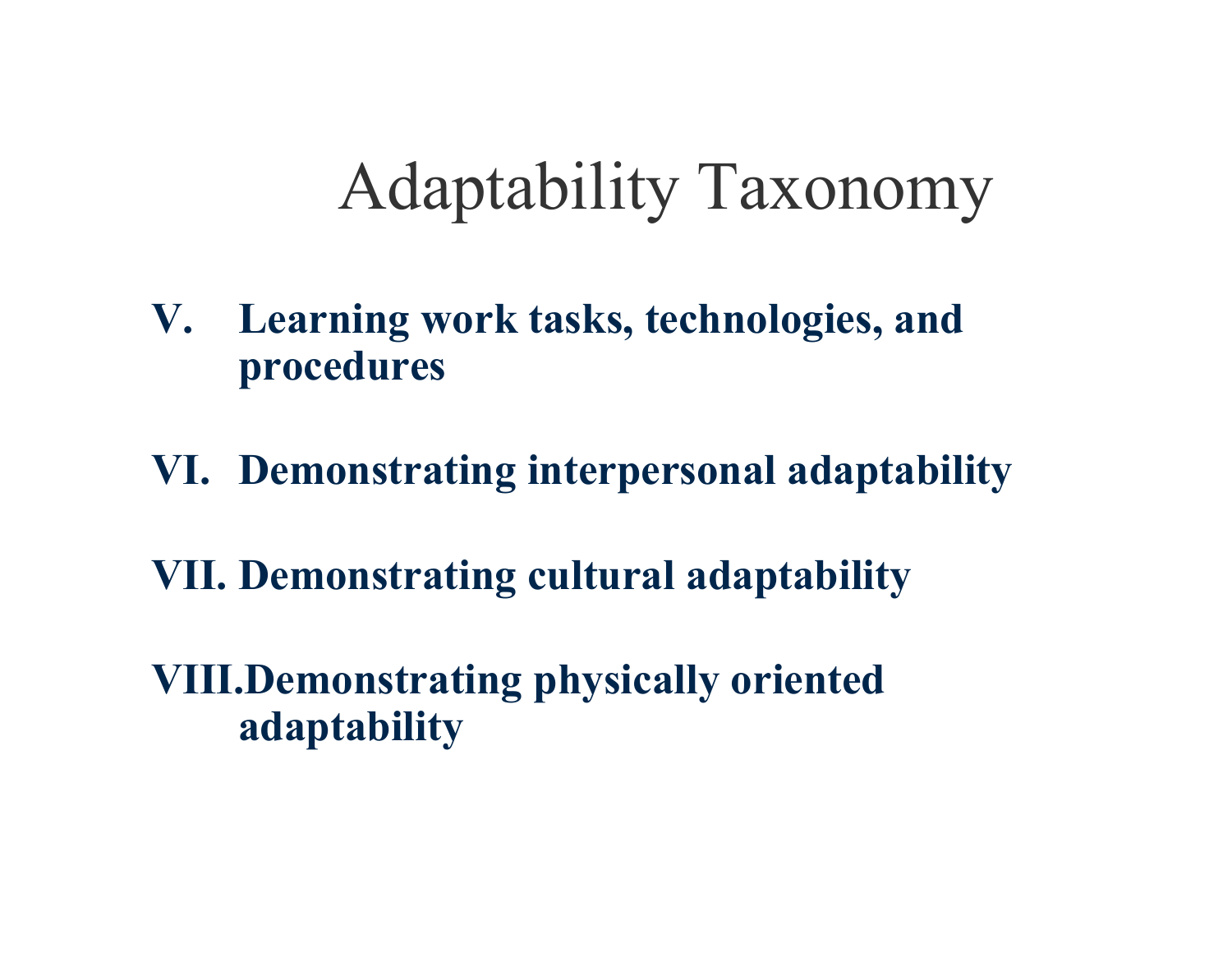# Past Approaches

#### $\triangleright$  Task Level

 $\triangleright$  Defined by task requirements

¾ Kozlowski, Gully, Brown, Salas, Smith, & Nason (2001)

¾ LePine, Colquitt, & Erez (2000)

¾ Lab experiments find individual difference correlates of adaptive decision making

 $\triangleright$  Defined as individual difference

¾ Schunn & Reder (1998)

¾ Adaptability distinct from cognitive ability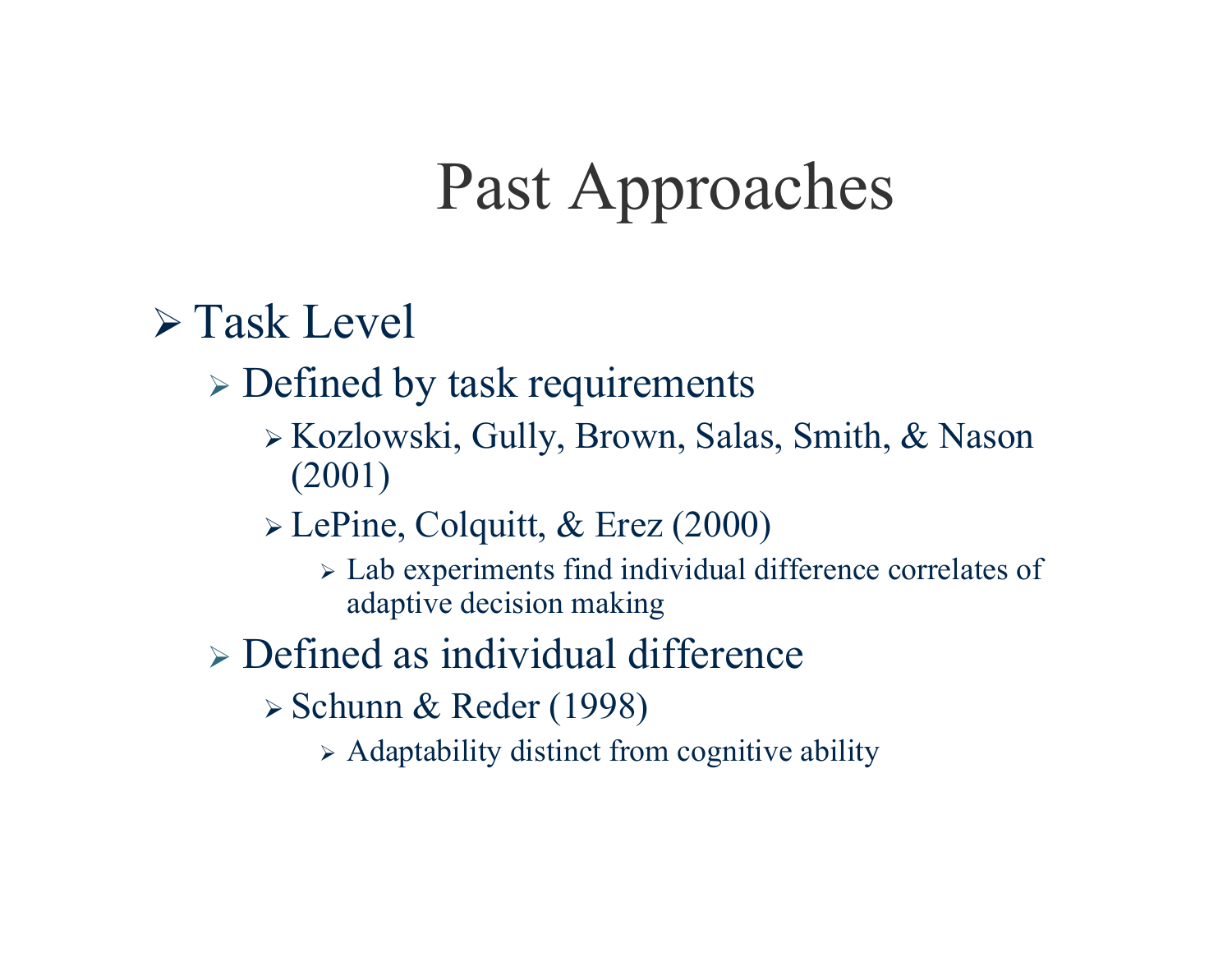#### Present Research

- ¾ Use the eight-dimension taxonomy to develop an individual difference measure of adaptability
	- $\triangleright$  Why?
		- $\triangleright$  Selection
		- $\triangleright$  Readiness for training
		- ¾ Readiness for organizational changes
		- ¾ Readiness for technology
		- ¾ Reactions/responses to task, job, and organizational changes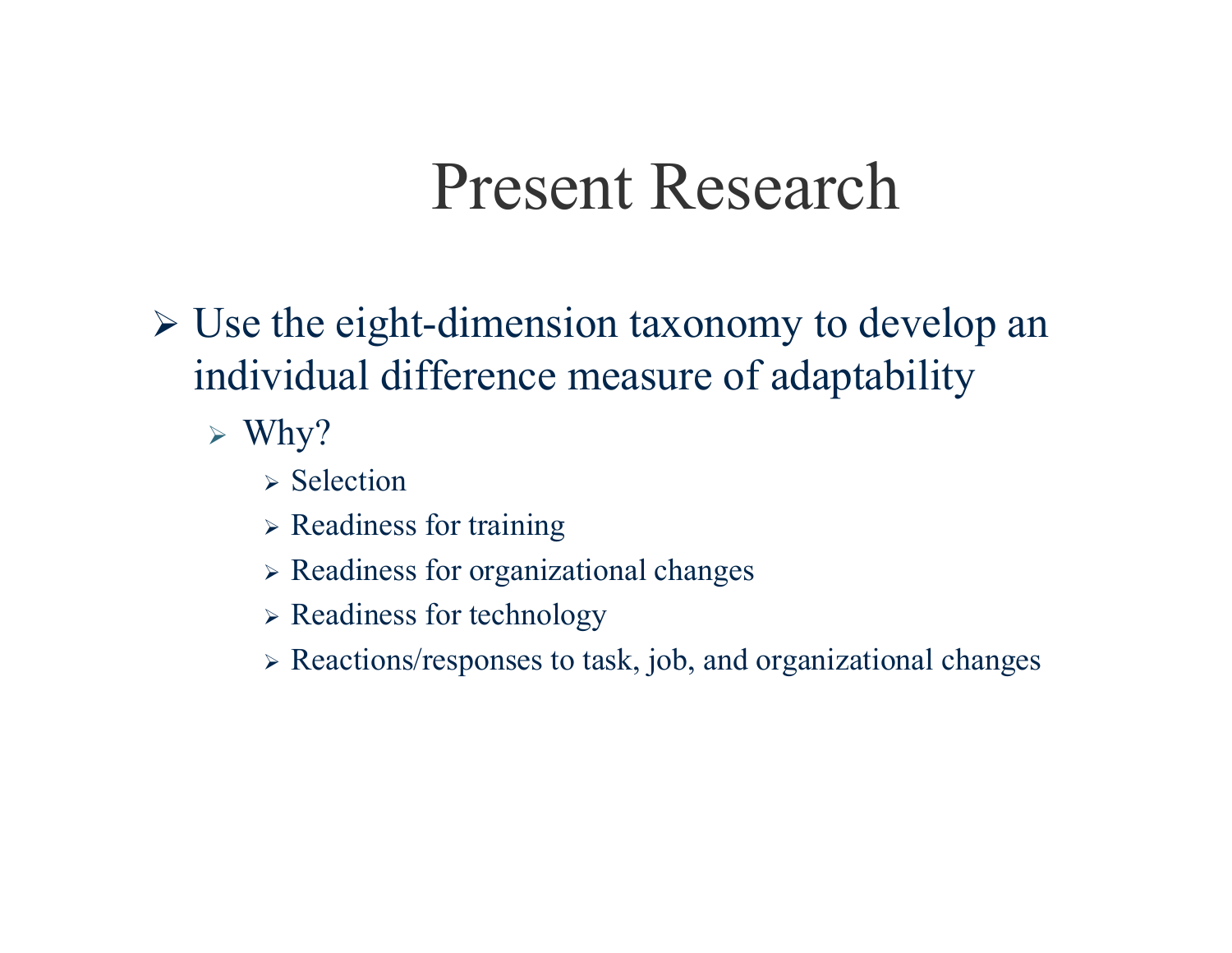### Development of Measure

- 1. Write items to reflect eight dimensions
	- ¾160 items written (20 per dimension)
- 2. Retranslate items to dimensions
	- ¾ 12 experts; eliminated 20 items
- 3. Pilot test items for clarity
	- ¾ Decision rules for variability and item distributions
- 4. Reduce to 40 items (5 per scale)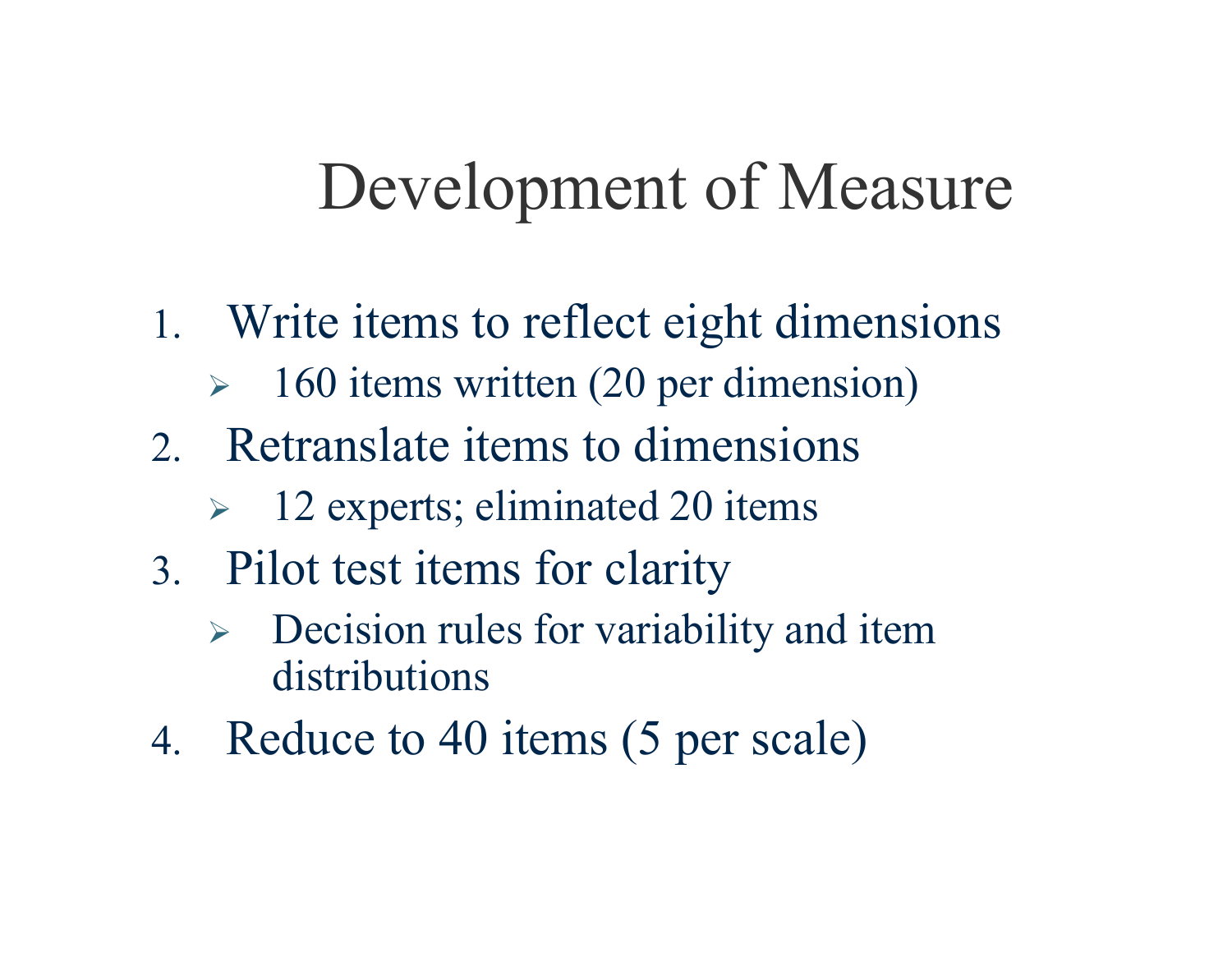# Sample Items

- $\triangleright$  Crisis: I think clearly in times of urgency.
- ¾ Work Stress: I'm easily rattled when my schedule is too full.
- ¾ Creativity: I'm good at developing unique analyses for complex problems.
- ¾ Uncertainty: I become frustrated when things are unpredictable.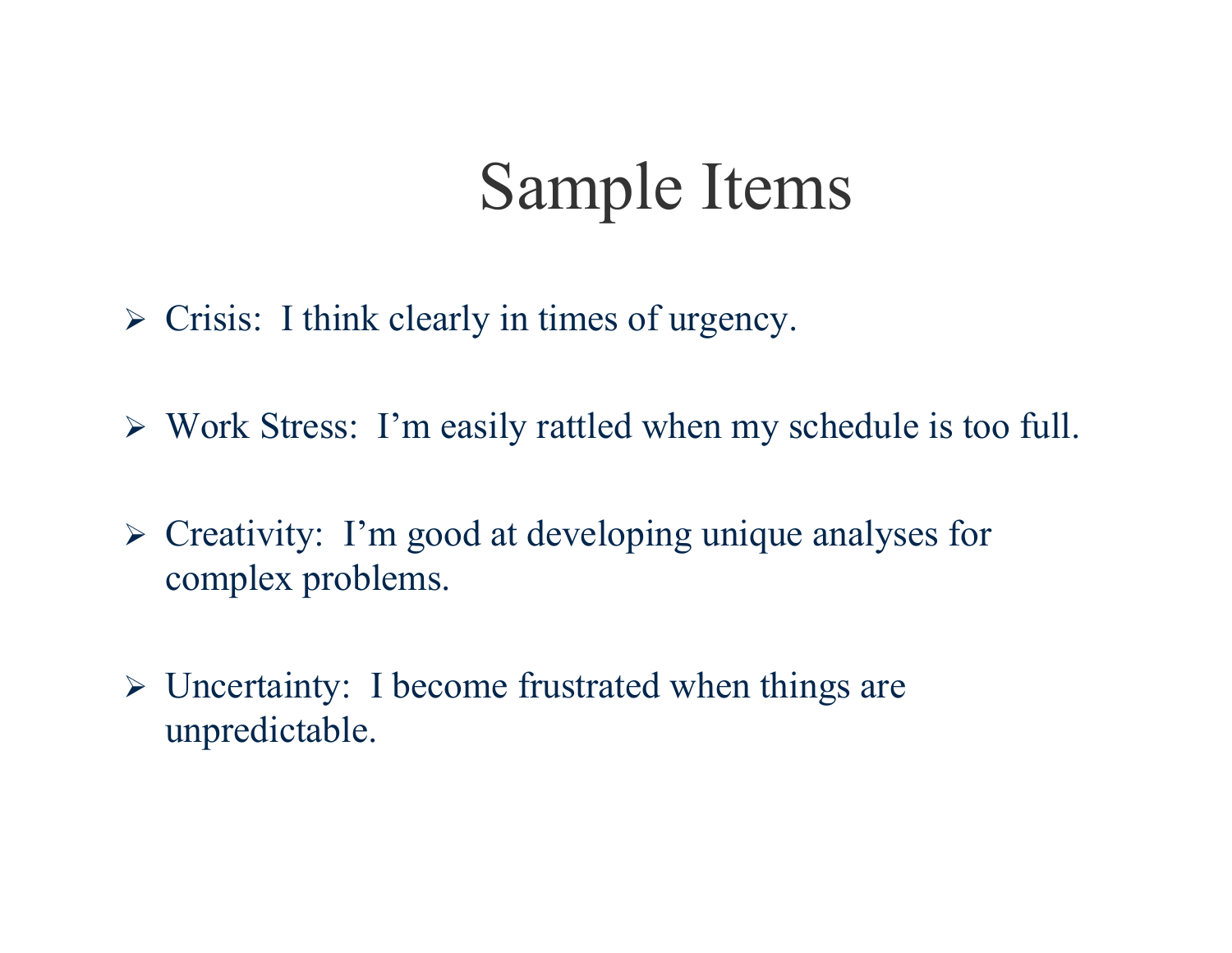# Sample Items

- ¾ Learning: I take action to improve work performance deficiencies.
- $\triangleright$  Interpersonal: I believe it is important to be flexible in dealing with others.
- ¾ Cultural: I enjoy learning about cultures other than my own.
- ¾ Physical: If my environment is not comfortable (e.g., cleanliness) I cannot perform well.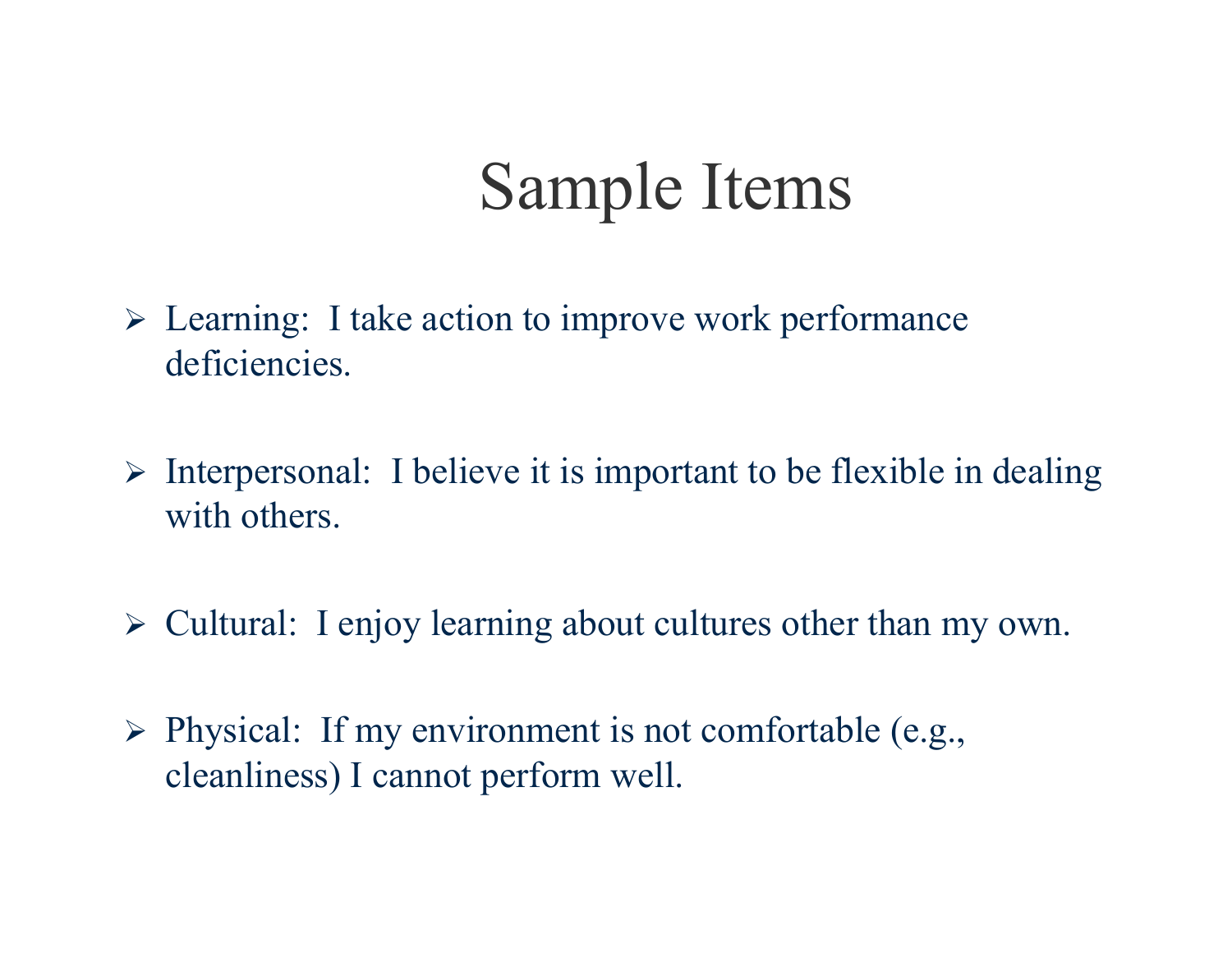# Study 1: Factorial Validity and Criterion-Related Validity

- ¾ 2,990 ROTC candidates in leadership assessment center exercises
- ¾ Criterion: leadership dimensions
	- ¾ Charismatic role model
	- $\triangleright$  Inspirational motivation
	- $\triangleright$  Team builder
	- ¾ Follower Development
	- $\triangleright$  Technical
	- ¾ Physical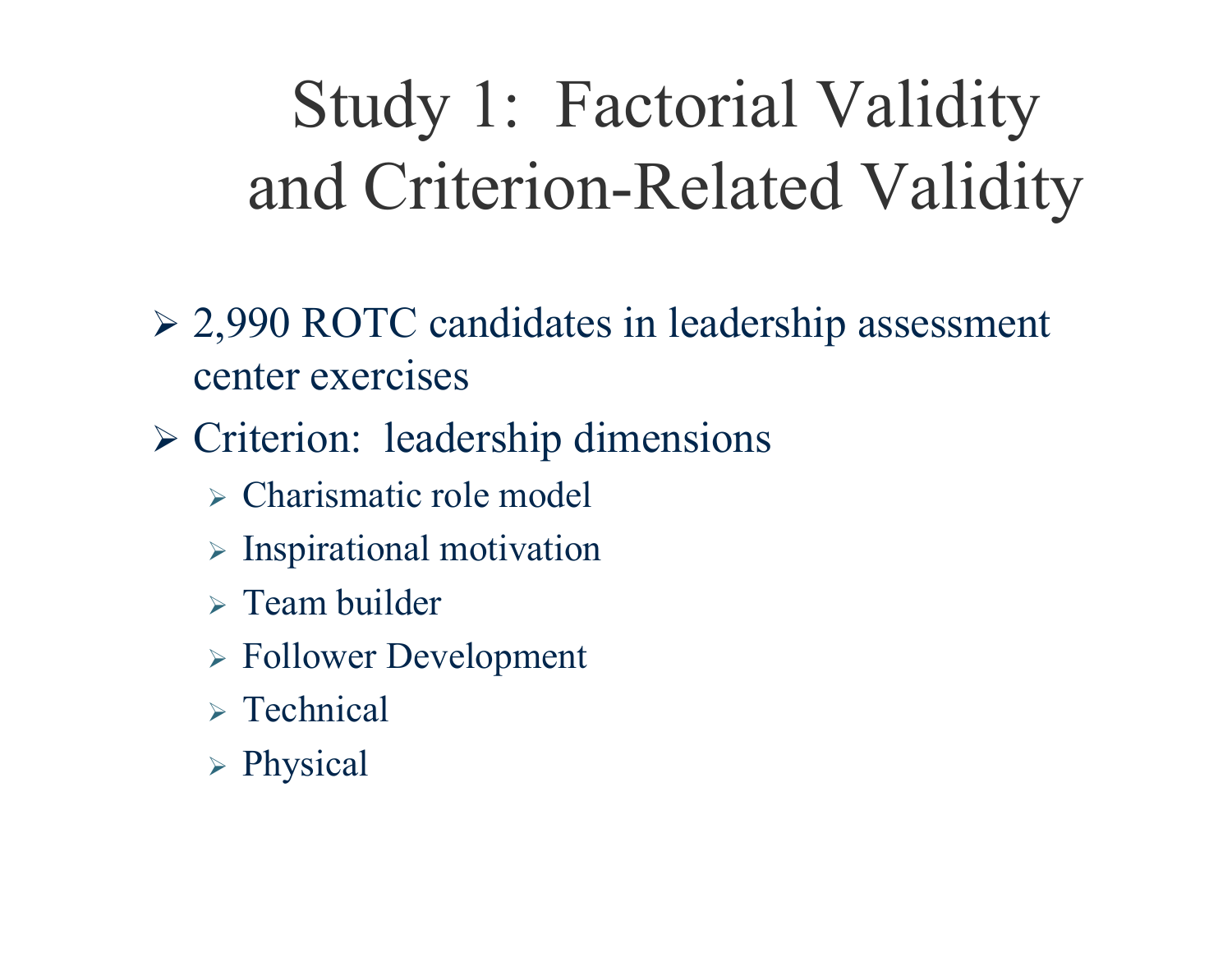#### Measurement Characteristics

¾ Confirmatory Factor Analysis ¾ Found good fit of eight factor model ¾ Better than single factor model ¾ No meaningful reduction in factors ¾ Removing 3 bad items produced excellent fit  $\geq 1$  learning item  $\geq$  2 physical items  $\triangleright$  Support for factorial validity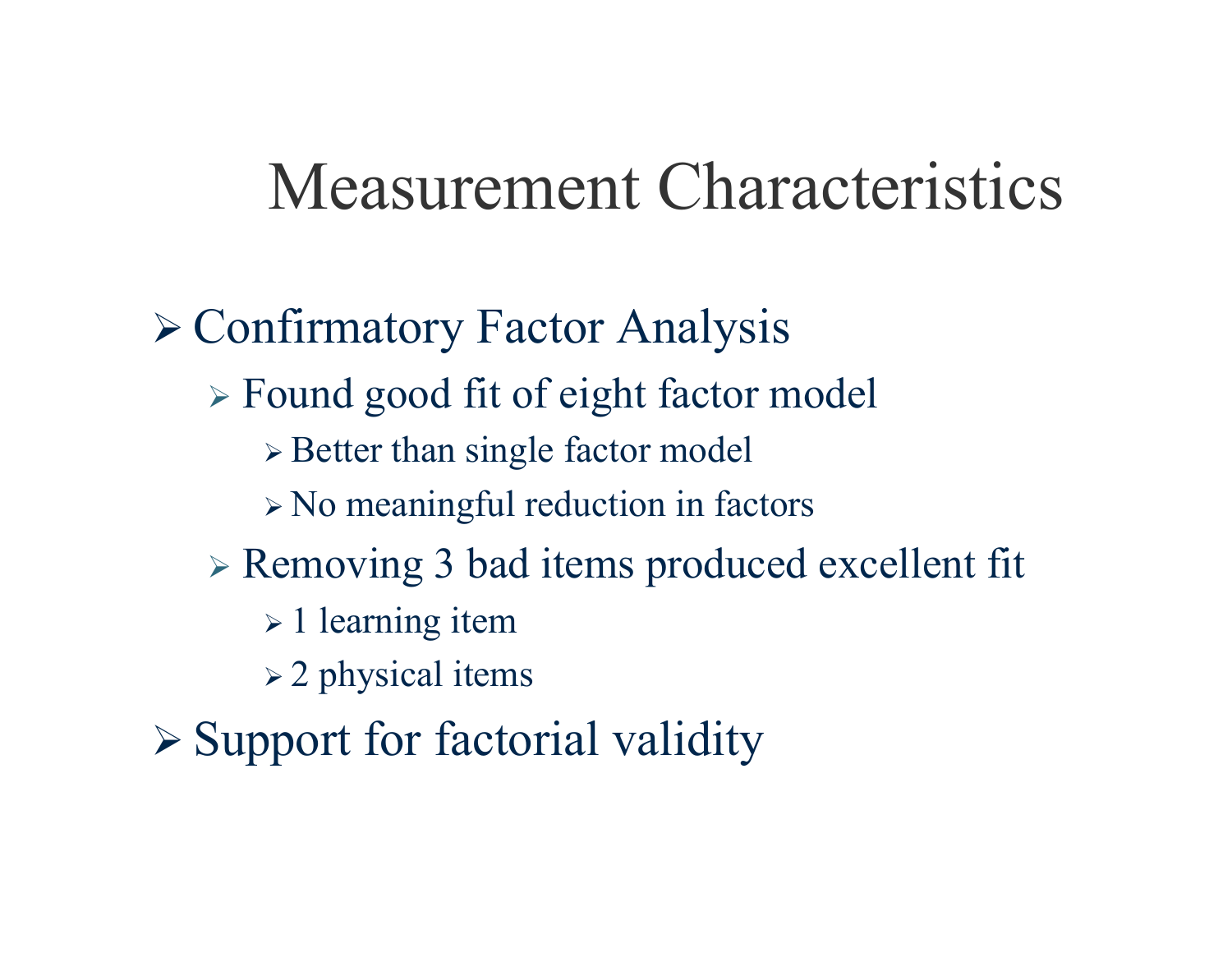# Reliability

¾ All dimensions were above .70 except:

¾ Uncertainty: .55

¾ Physical: .43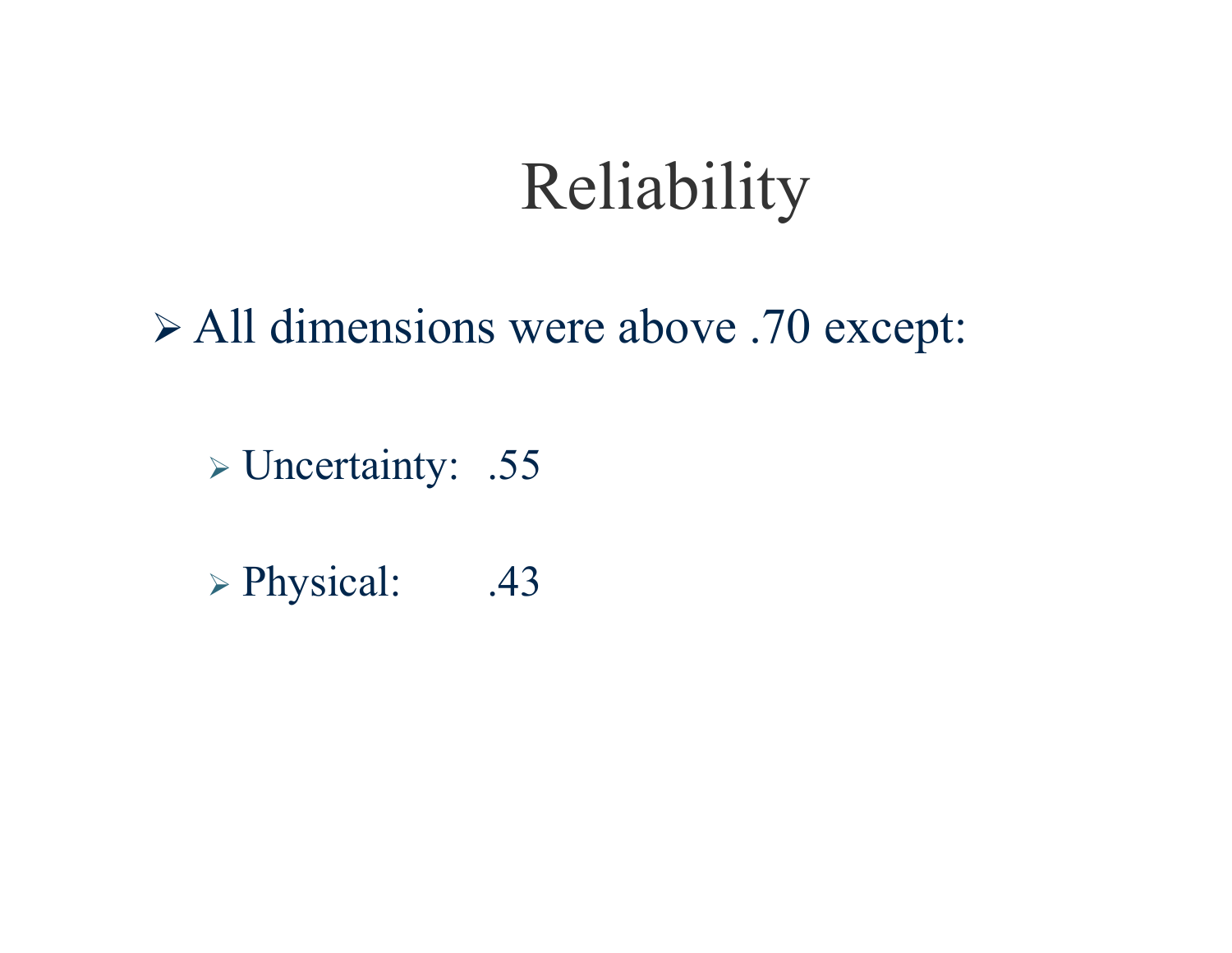# Criterion-Related Validity: Overall Leadership

 $\triangleright$  Crisis .19

*r*

- $\triangleright$  Stress .18
- ¾ Creativity **.13** Overall
- ¾ Uncertainty **.21** Multiple
- ¾ Learning **.09**
- ¾ Interpersonal **.09**
- $\triangleright$  Culture .03
- ¾ Physical **.15**

 $R^2 = .06$  $R = 0.36$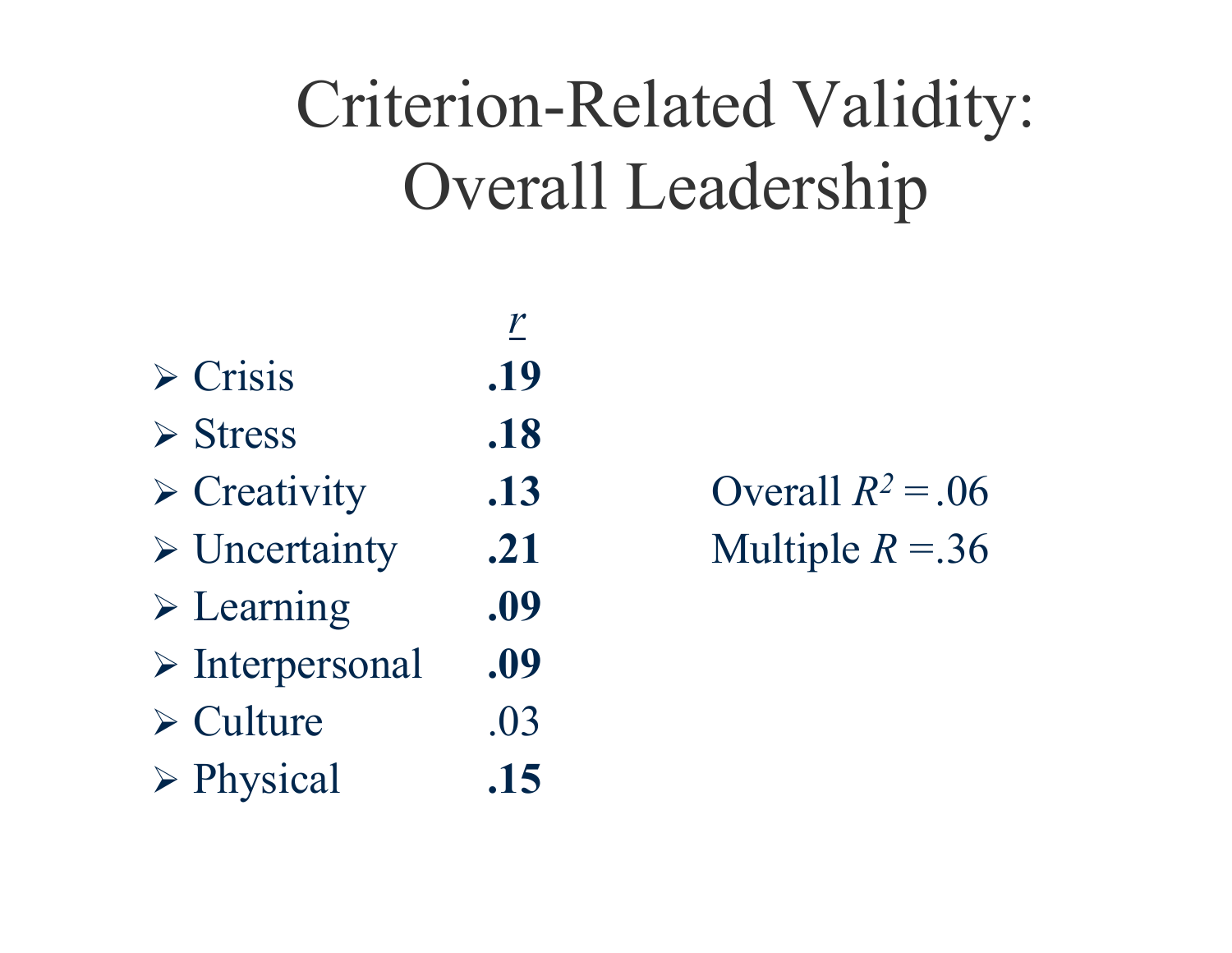# Criterion-Related Validity: By Leadership Dimension

- ¾ Significant Number of Predicted Leadership Dimensions (out of 15):
	- $\triangleright$  Crisis 6
	- $\triangleright$  Stress 3
	- $\triangleright$  Creativity 1
	- $\triangleright$  Uncertainty 11
	- $\triangleright$  Learning 4
	- $\triangleright$  Interpersonal 3
	- $\triangleright$  Culture 7
	- ¾ Physical 5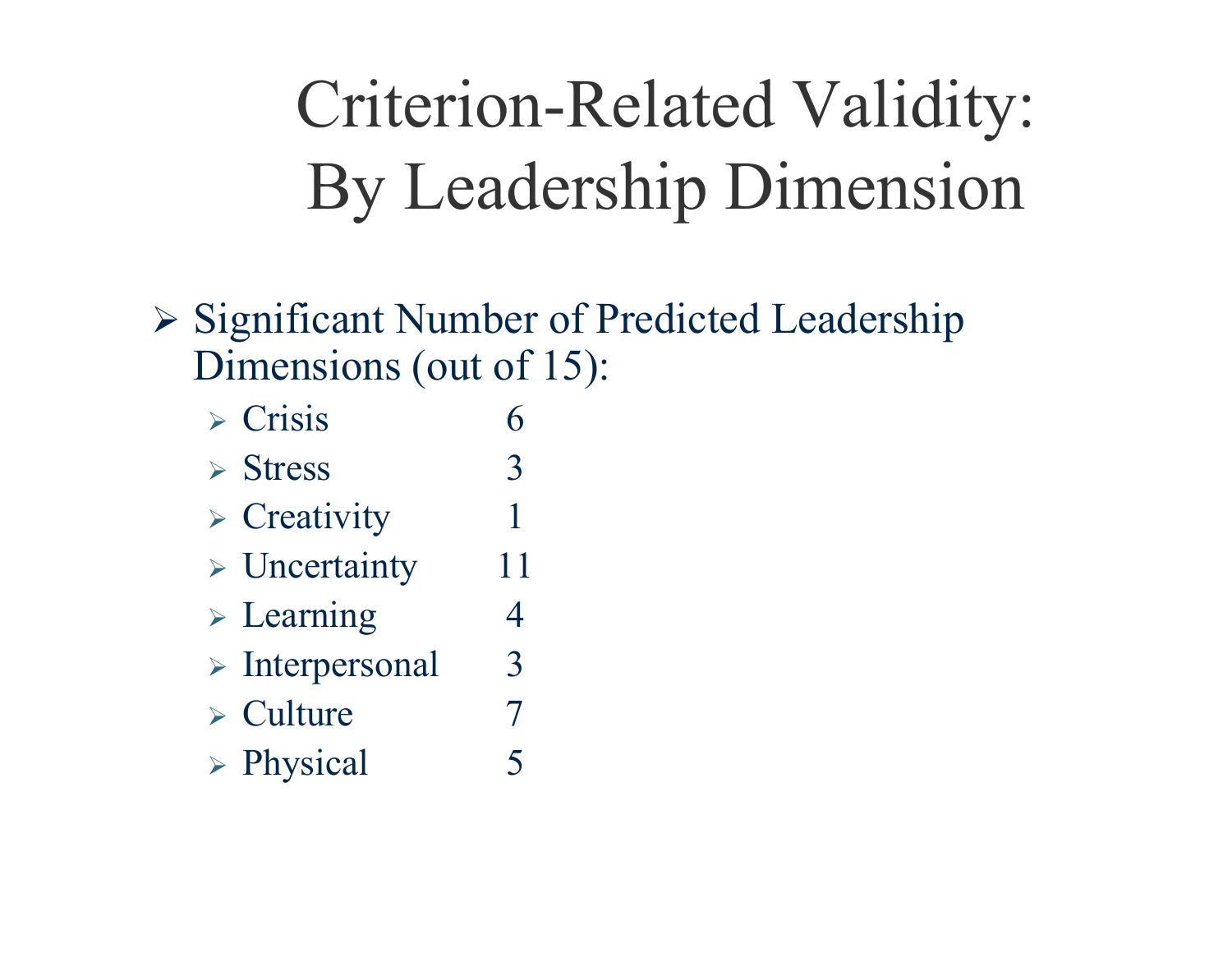# Study 1: Conclusions

¾ Support for Factorial Validity

¾ Decent Reliability (for 6/8 dimensions)

¾ Support for Criterion-Related Validity

¾ Subgroup Differences primarily for gender and White-Hispanic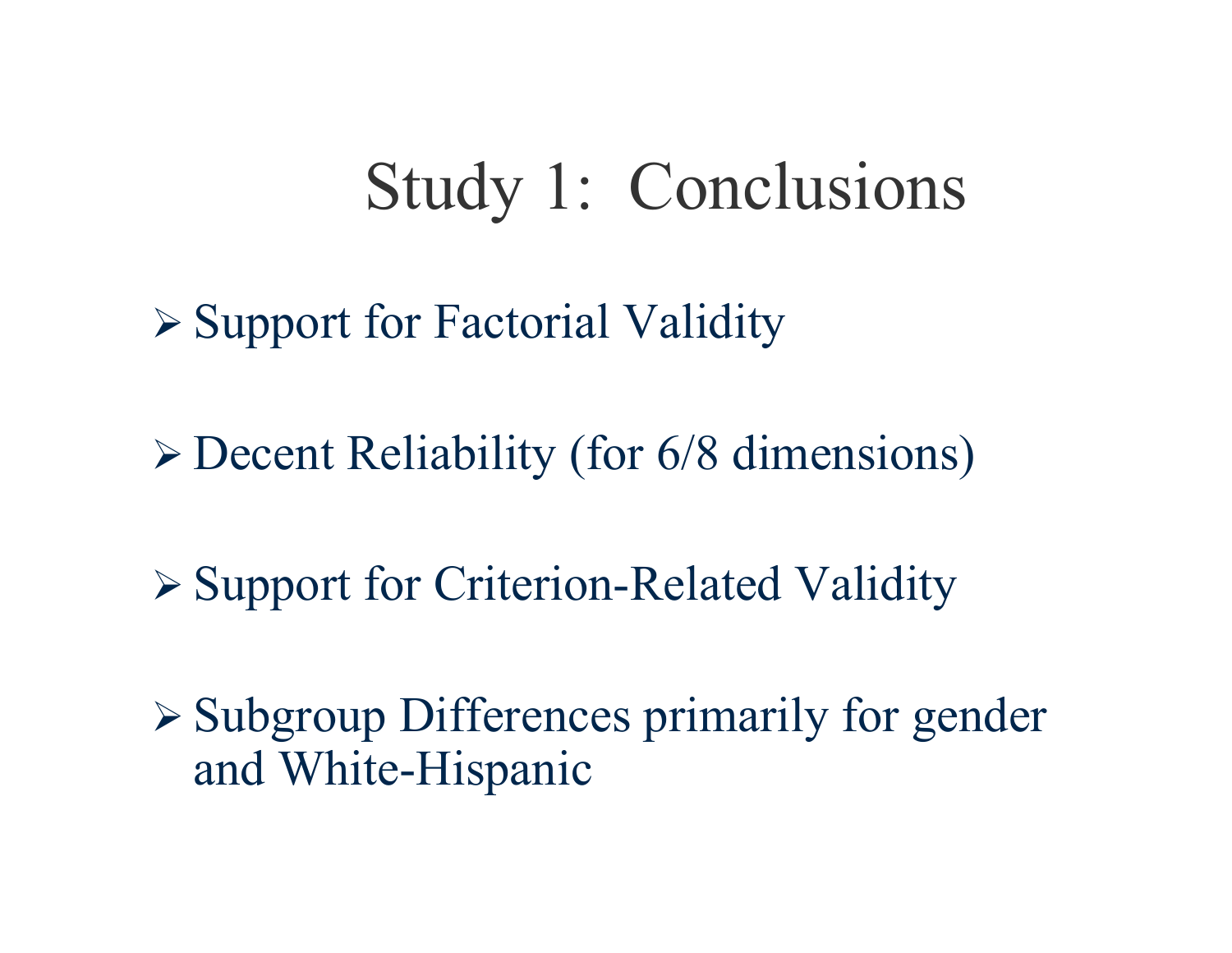## Study 2: Construct Validity

¾ Administered 261 undergraduates a battery of individual difference measures

 $\triangleright$  Key question: what contributes to individual differences in adaptability?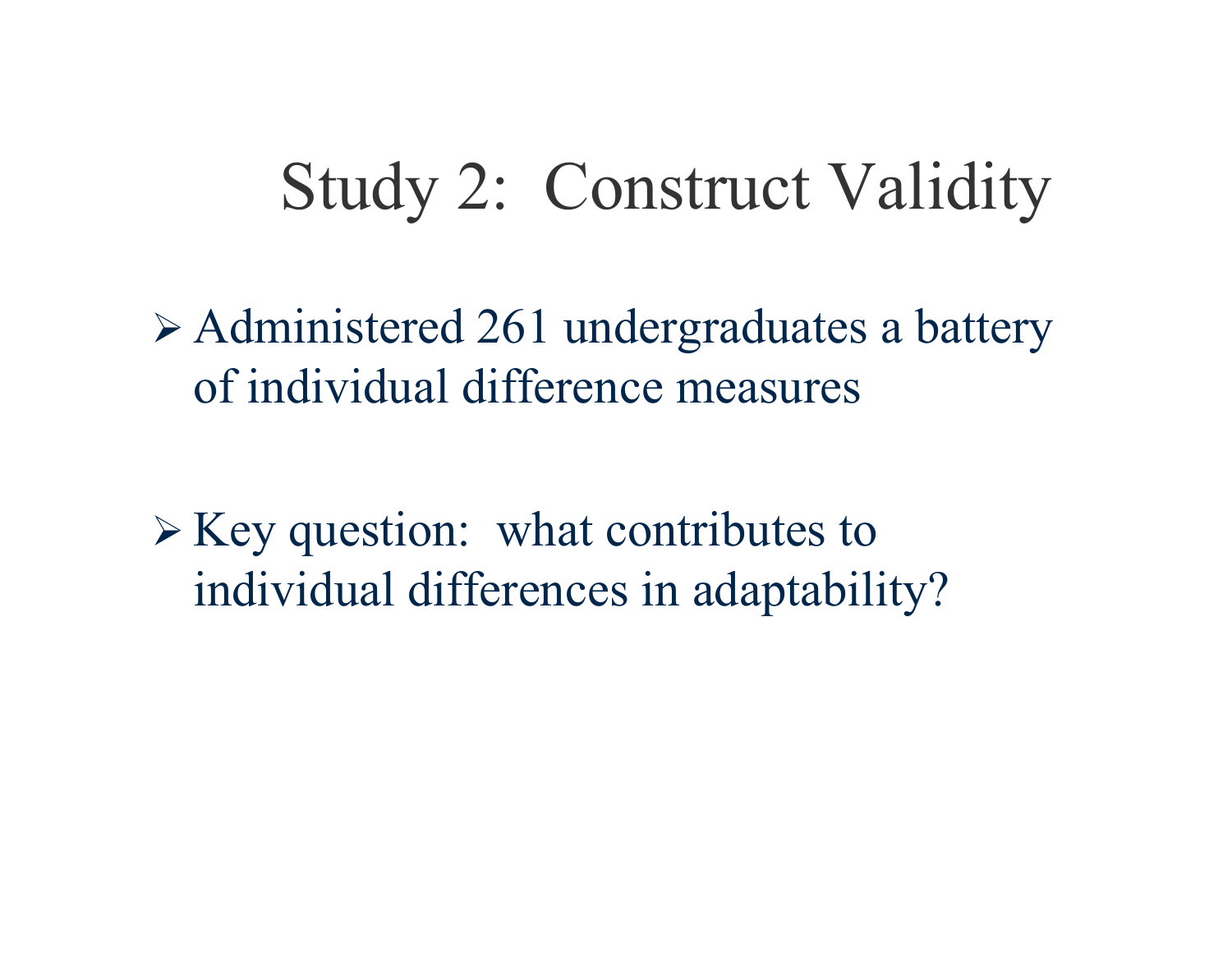# Convergent Measures

- ¾ Personality
	- $\triangleright$  Dogmatism
	- $\triangleright$  Neuroticism
	- $\triangleright$  Extraversion
	- ¾ Openness
	- ¾ Agreeableness
	- $\triangleright$  Conscientiousness
- ¾ Motivation Strategies for Learning Questionnaire (MSLQ)
- ¾ Stress & Coping
- ¾ Cognitive Ability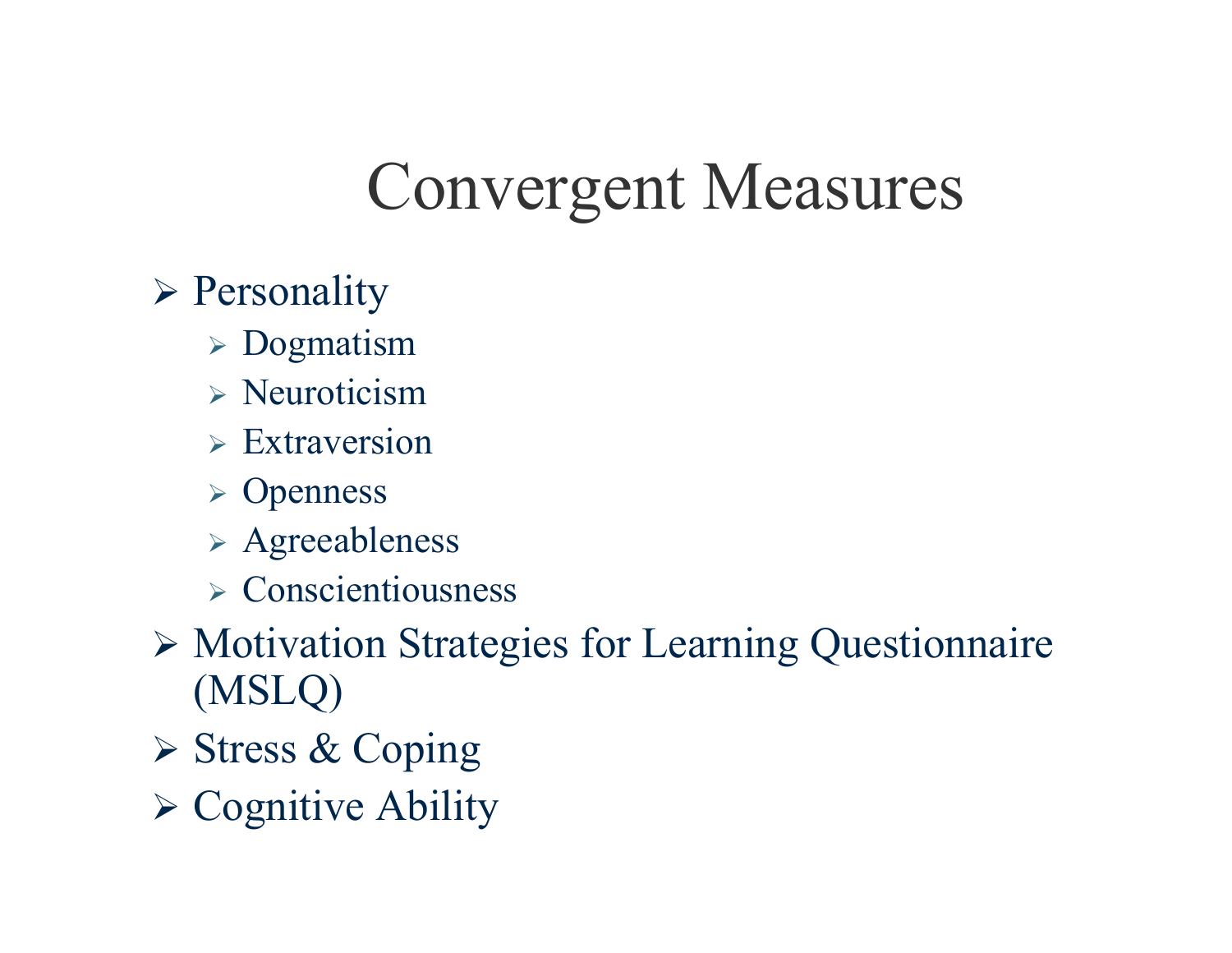# Descriptive Statistics

¾ Means and variances slightly lower than ROTC sample

- ¾ Reliabilities above .70 except for:
	- ¾ Uncertainty: .54
	- ¾ Learning: .66
	- ¾ Physical: .64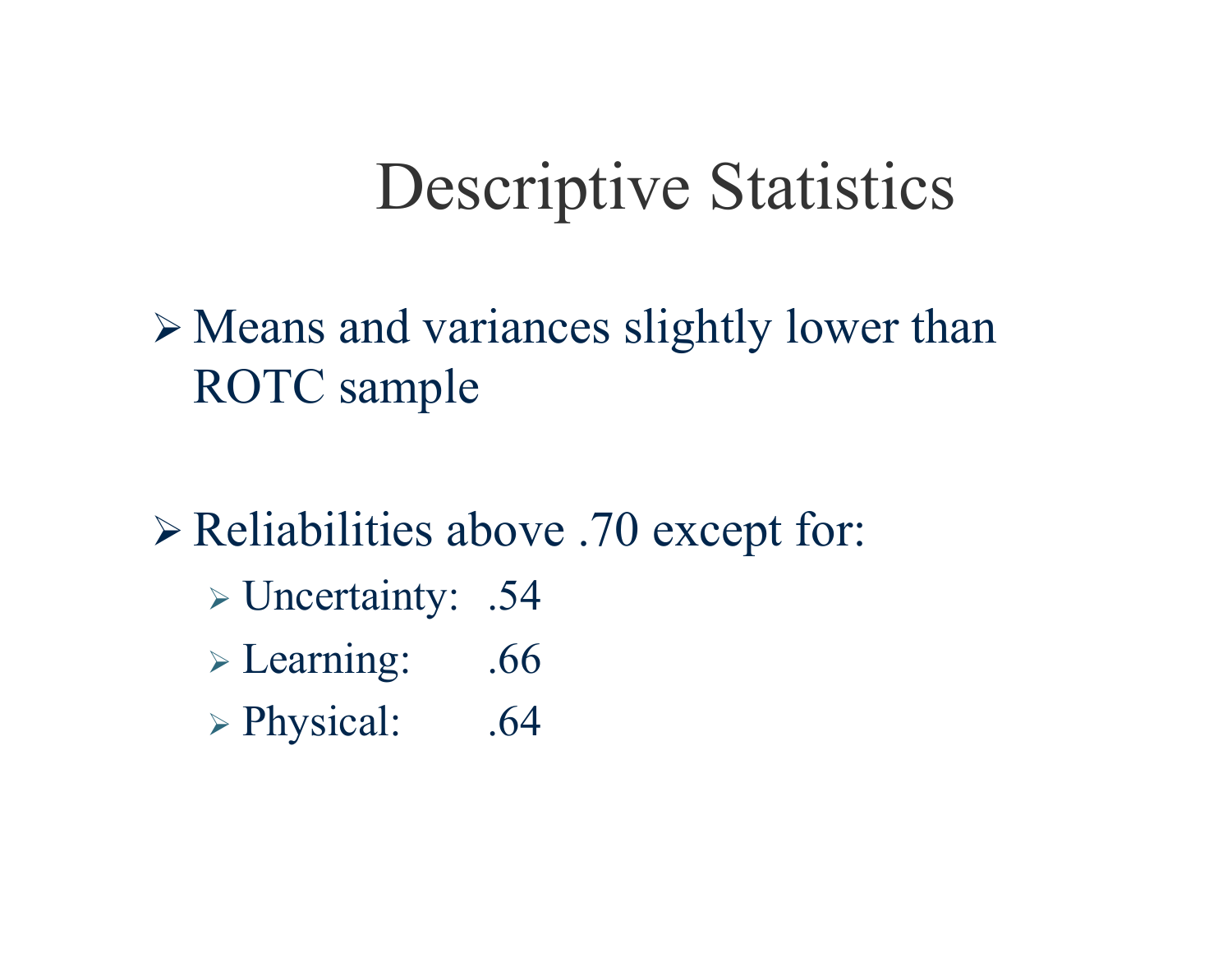# Study 2: Conclusions

 $\triangleright$  Construct validity evidence for the adaptability dimensions was supported

¾ Neuroticism and Coping are most consistent correlates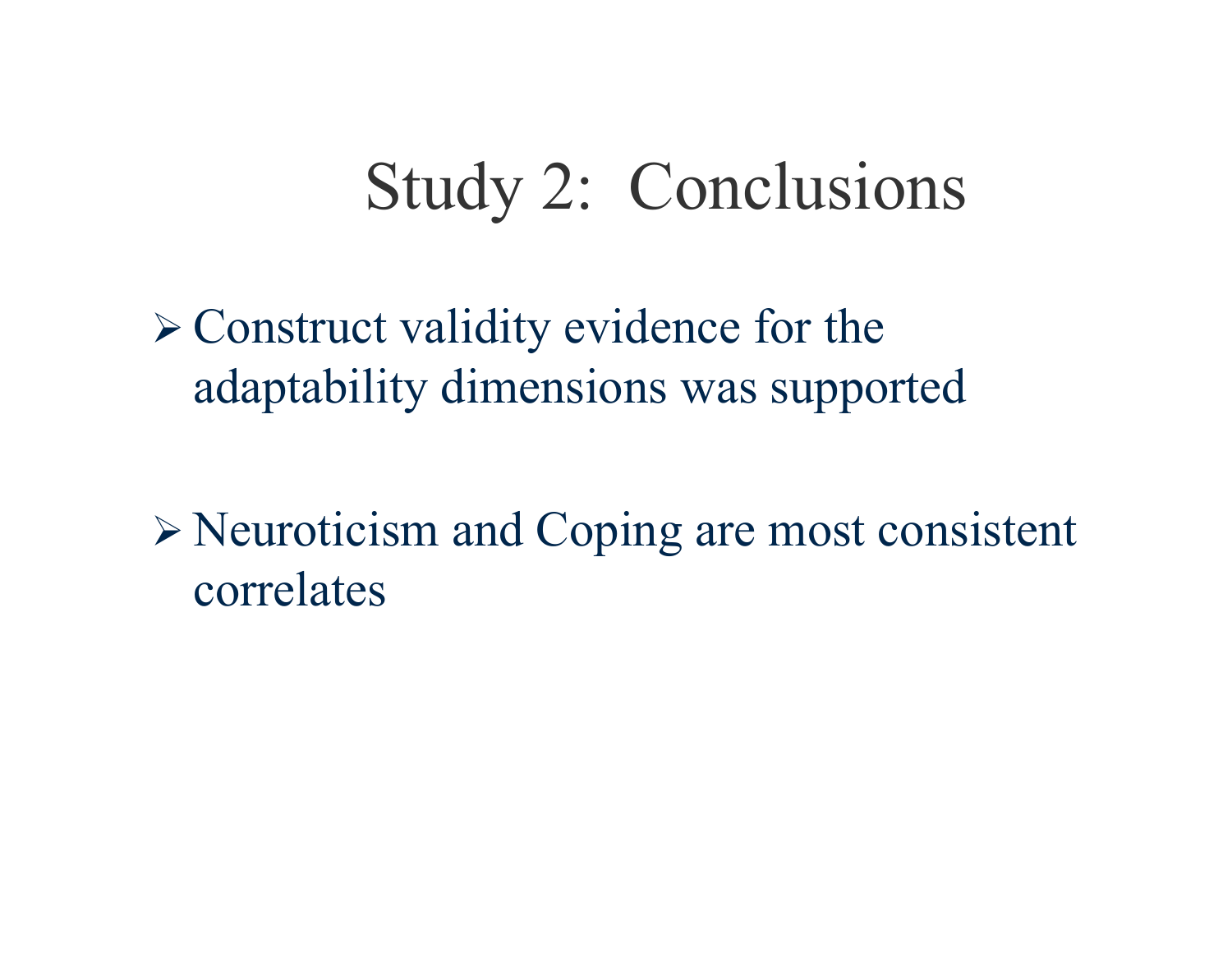### Overall Conclusions

- ¾ Adaptability can be measured as an individual difference
- ¾ Respectable criterion-related validity
- ¾ Reasonable discriminant and convergent validity
- ¾ Reasonable construct validity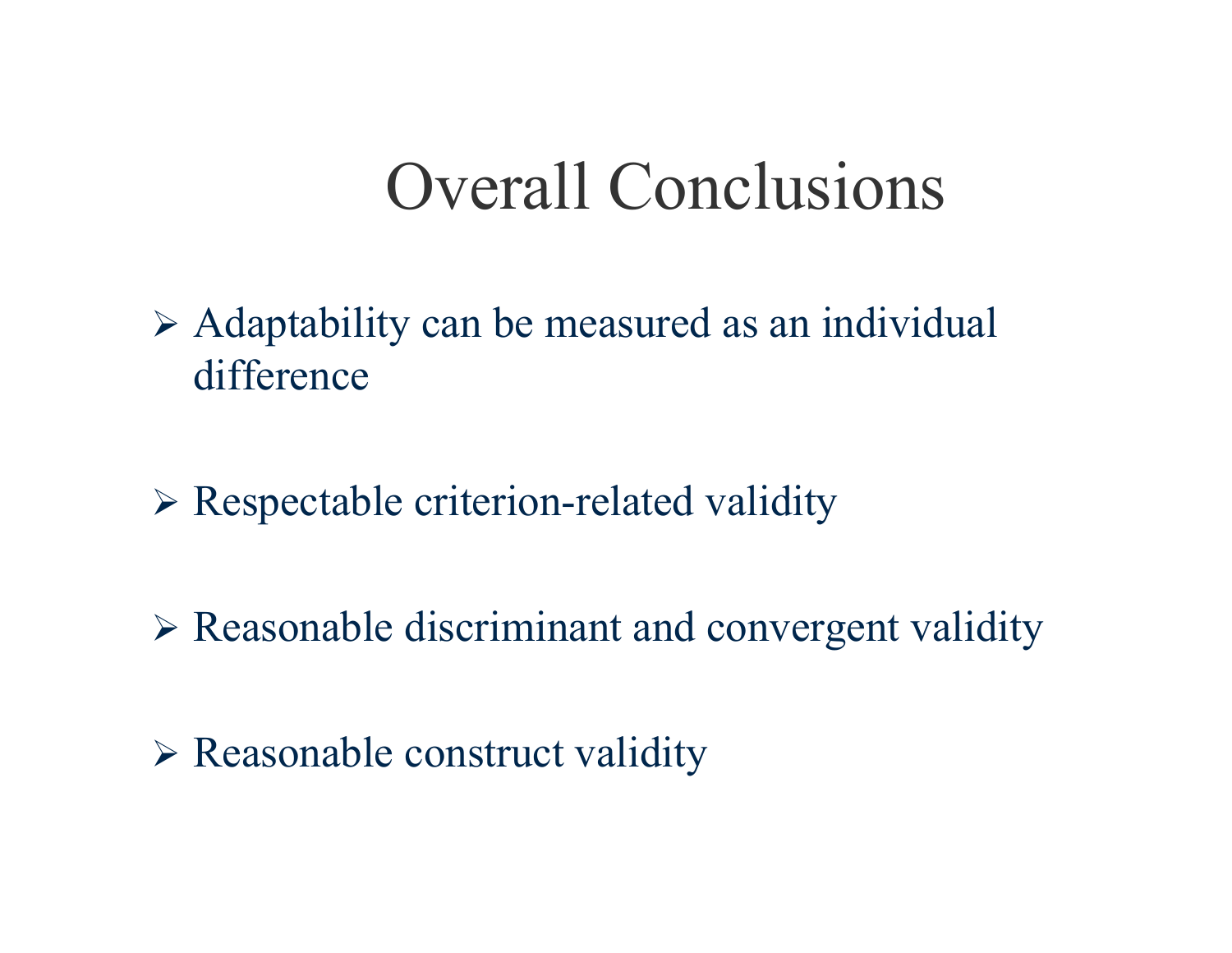### Future Directions

- $\triangleright$  Need to refine items
	- ¾ Learning and Physical
- $\triangleright$  Assess relations to other criteria
- $\triangleright$  Link to objective criteria
- ¾ Current projects involve administering a revised, web-based measure to assess:
	- ¾ readiness for organizational change
	- ¾ leadership performance in dynamic environments
	- $\triangleright$  readiness for new software systems